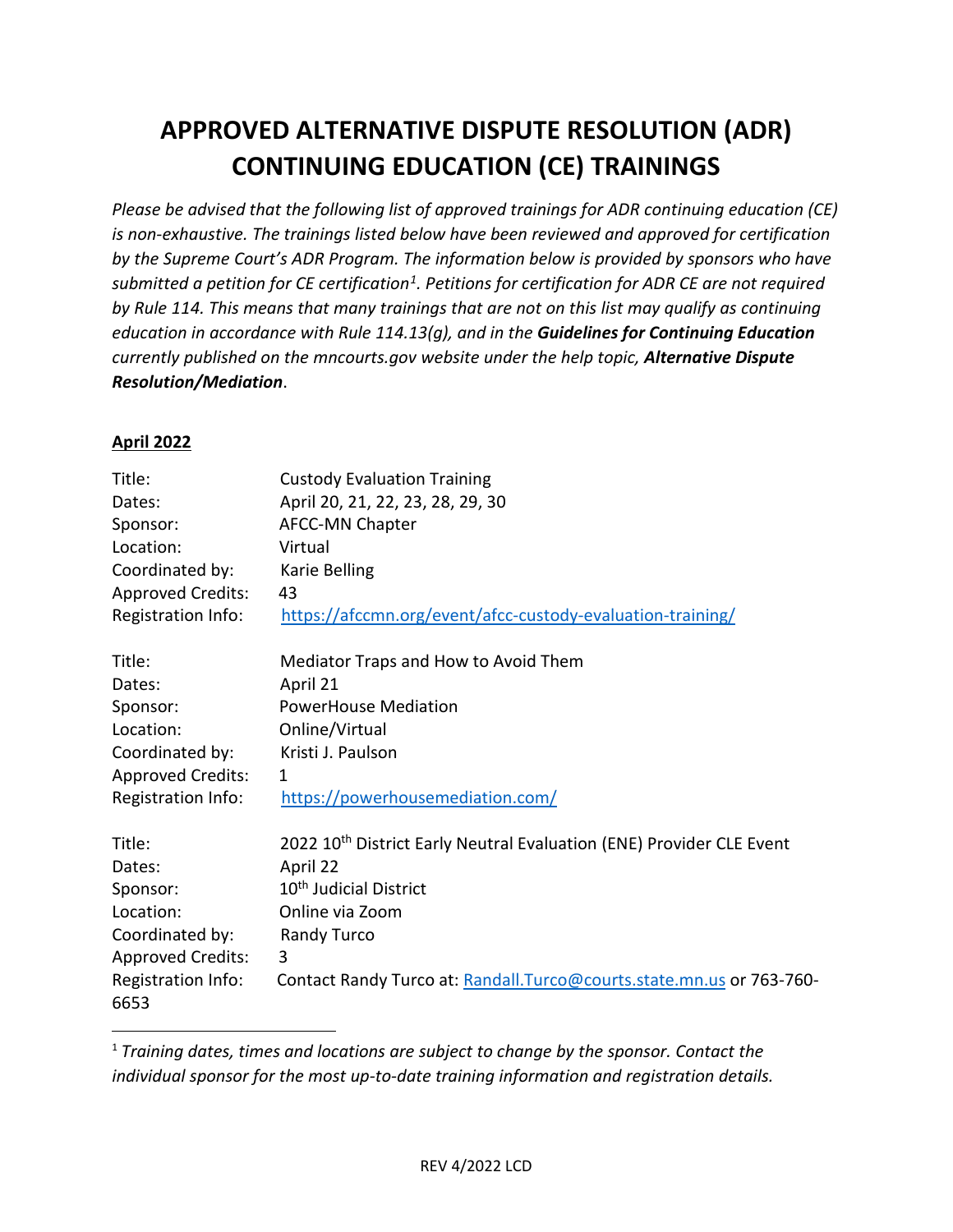| Title:             | Integration of Restorative Practices in Family Mediation: Restorative<br>Circle Facilitation |
|--------------------|----------------------------------------------------------------------------------------------|
| Date(s):           | April 25 - 26                                                                                |
| $Sponsor(s)$ :     | The Katallasso Group                                                                         |
| Location:          | Live on Zoom                                                                                 |
| Coordinated by:    | Jennifer Konieczny                                                                           |
| Approved credits:  | 18                                                                                           |
| Registration Info: | https://www.thekatallassogroup.com/                                                          |
|                    |                                                                                              |
|                    |                                                                                              |
| Title:             | Elimination of Bias: Working Through Mental Health Issues in Family                          |
|                    | Mediation                                                                                    |
| Date(s):           | April 27                                                                                     |
| $Sponsor(s)$ :     | The Katallasso Group                                                                         |
| Location:          | Live on Zoom                                                                                 |
| Coordinated by:    | Jennifer Konieczny                                                                           |
| Approved credits:  | $1.5\,$                                                                                      |
| Registration Info: | https://www.thekatallassogroup.com/                                                          |

## **May 2022**

| Title:                   | Why Mediations Fail and How to Achieve Better Results                    |
|--------------------------|--------------------------------------------------------------------------|
| Dates:                   | May 19                                                                   |
| Sponsor:                 | <b>PowerHouse Mediation</b>                                              |
| Location:                | Online/Virtual                                                           |
| Coordinated by:          | Kristi J. Paulson                                                        |
| <b>Approved Credits:</b> | 1                                                                        |
| Registration Info:       | https://powerhousemediation.com/                                         |
| Title:                   | Ethics in Mediation: Quality of the Process & Utilization of Restorative |

|                    | Practices                           |
|--------------------|-------------------------------------|
| Date(s):           | May $25$                            |
| $Sponsor(s)$ :     | The Katallasso Group                |
| Location:          | Live on Zoom                        |
| Coordinated by:    | Jennifer Konieczny                  |
| Approved credits:  | 1.5                                 |
| Registration Info: | https://www.thekatallassogroup.com/ |

## **June 2022**

| Title:    | <b>Legal Ethics for Mediators</b> |
|-----------|-----------------------------------|
| Dates:    | June 16                           |
| Sponsor:  | <b>PowerHouse Mediation</b>       |
| Location: | Online/Virtual                    |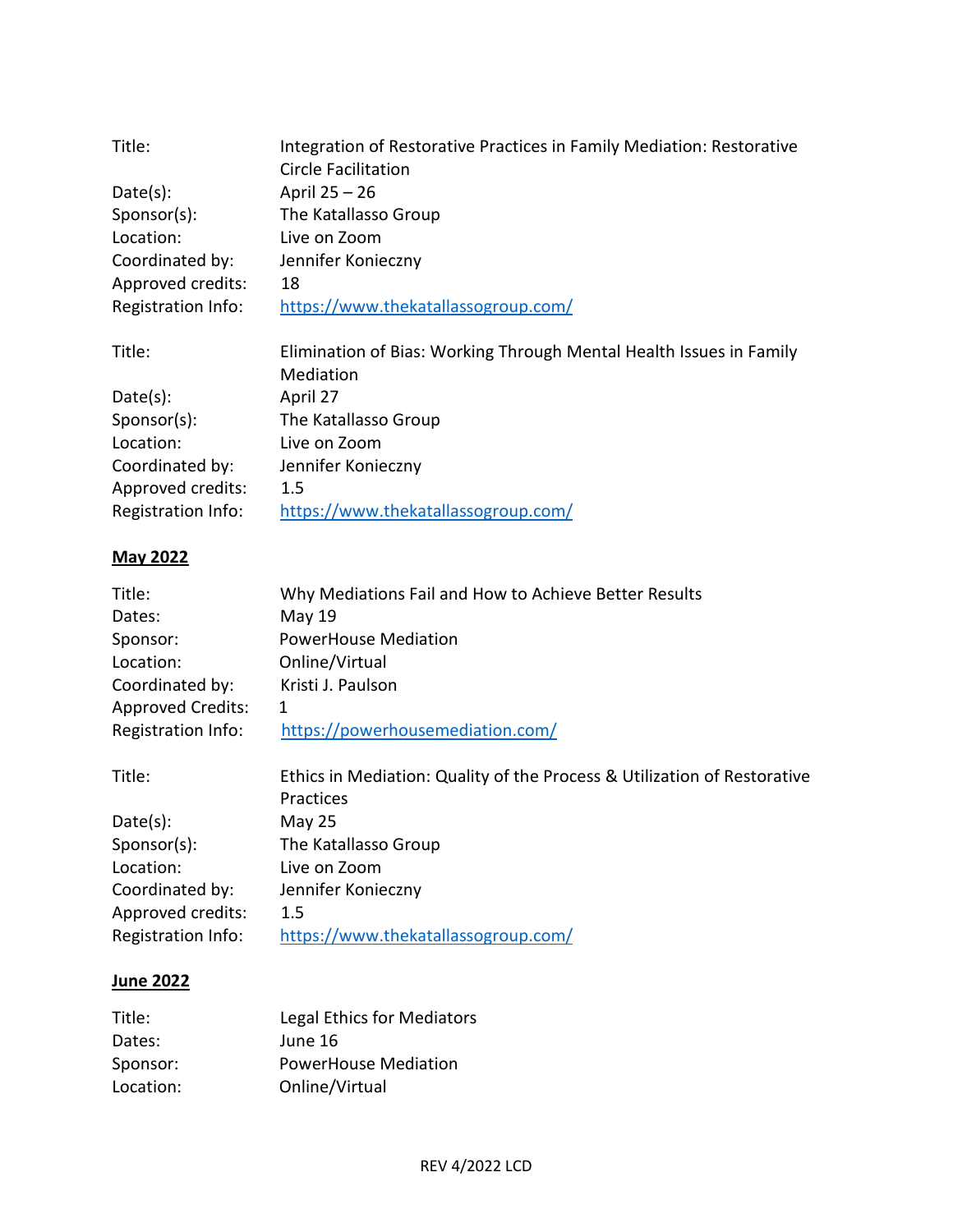| Coordinated by:          | Kristi J. Paulson                                         |
|--------------------------|-----------------------------------------------------------|
| <b>Approved Credits:</b> | 1                                                         |
| Registration Info:       | https://powerhousemediation.com/                          |
|                          |                                                           |
| Title:                   | Ethics in Mediation: How Do You Know if You're Impartial? |
| Date(s):                 | June 22                                                   |
| $Sponsor(s)$ :           | The Katallasso Group                                      |
| Location:                | Live on Zoom                                              |
| Coordinated by:          | Jennifer Konieczny                                        |
| Approved credits:        | 1.5                                                       |
| Registration Info:       | https://www.thekatallassogroup.com/                       |
|                          |                                                           |

### **July 2022**

| Title:             | Discussing the Transferability of Mediation Skill Sets in Child Welfare |
|--------------------|-------------------------------------------------------------------------|
|                    | <b>Issues and the Family Courts</b>                                     |
| Date(s):           | July 27                                                                 |
| Sponsor(s):        | The Katallasso Group                                                    |
| Location:          | Live on Zoom                                                            |
| Coordinated by:    | Jennifer Konieczny                                                      |
| Approved credits:  | 1.5                                                                     |
| Registration Info: | https://www.thekatallassogroup.com/                                     |

### **August 2022**

| Title:                   | What Mediators Can Learn from an Experienced Family Law Attorney      |
|--------------------------|-----------------------------------------------------------------------|
| Dates:                   | August 18                                                             |
| Sponsor:                 | PowerHouse Mediation                                                  |
| Location:                | Online/Virtual                                                        |
| Coordinated by:          | Kristi J. Paulson                                                     |
| <b>Approved Credits:</b> | 1                                                                     |
| Registration Info:       | https://powerhousemediation.com/                                      |
|                          |                                                                       |
| Title:                   | Comparative Review of Traditional vs. Transformative Family Mediation |
|                          | Processes                                                             |
| Date(s):                 | August 24                                                             |
| $Sponsor(s)$ :           | The Katallasso Group                                                  |
| Location:                | Live on Zoom                                                          |
| Coordinated by:          | Jennifer Konieczny                                                    |
| Approved credits:        | 1.5                                                                   |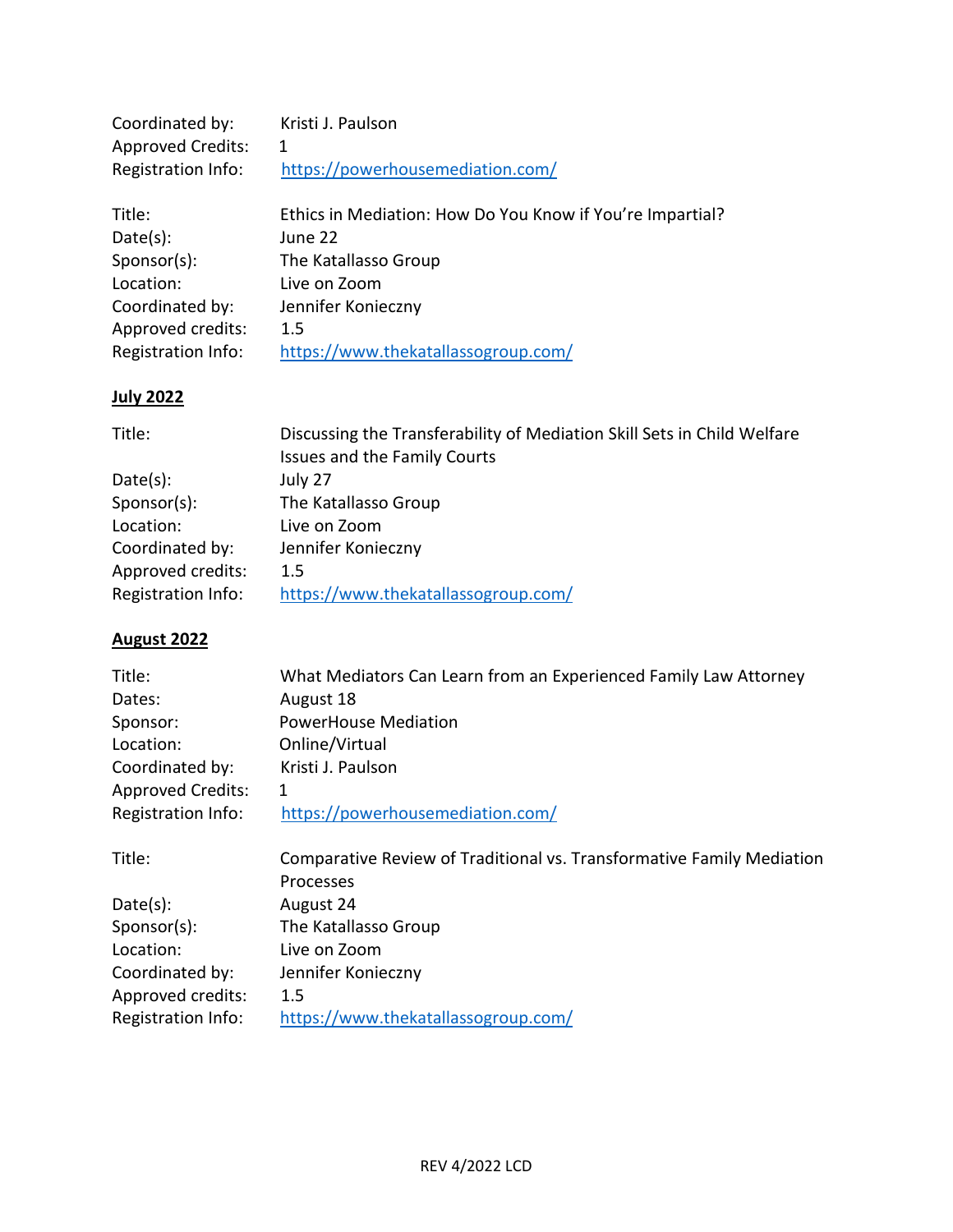## **September 2022**

| Title:                   | <b>Cutting Edge Mediation Settlement Strategies</b> |
|--------------------------|-----------------------------------------------------|
| Dates:                   | September 15                                        |
| Sponsor:                 | <b>PowerHouse Mediation</b>                         |
| Location:                | Online/Virtual                                      |
| Coordinated by:          | Kristi J. Paulson                                   |
| <b>Approved Credits:</b> | 1                                                   |
| Registration Info:       | https://powerhousemediation.com/                    |

## **October 2022**

| Title:                   | <b>CyberSecurity in Alternative Dispute Resolution</b> |
|--------------------------|--------------------------------------------------------|
| Dates:                   | October 20                                             |
| Sponsor:                 | <b>PowerHouse Mediation</b>                            |
| Location:                | Online/Virtual                                         |
| Coordinated by:          | Kristi J. Paulson                                      |
| <b>Approved Credits:</b> | 1                                                      |
| Registration Info:       | https://powerhousemediation.com/                       |
|                          |                                                        |

## **November 2022**

| Title:                   | Dealing with Difficult People in Mediation |
|--------------------------|--------------------------------------------|
| Dates:                   | November 17                                |
| Sponsor:                 | <b>PowerHouse Mediation</b>                |
| Location:                | Online/Virtual                             |
| Coordinated by:          | Kristi J. Paulson                          |
| <b>Approved Credits:</b> | 1                                          |
| Registration Info:       | https://powerhousemediation.com/           |
|                          |                                            |

## **December 2022**

| Title:                   | No Fault Arbitration Procedure for Arbitrators |
|--------------------------|------------------------------------------------|
| Dates:                   | December 2                                     |
| Sponsor:                 | <b>PowerHouse Mediation</b>                    |
| Location:                | Online/Virtual                                 |
| Coordinated by:          | Kristi J. Paulson                              |
| <b>Approved Credits:</b> | 3                                              |
| Registration Info:       | https://powerhousemediation.com/               |